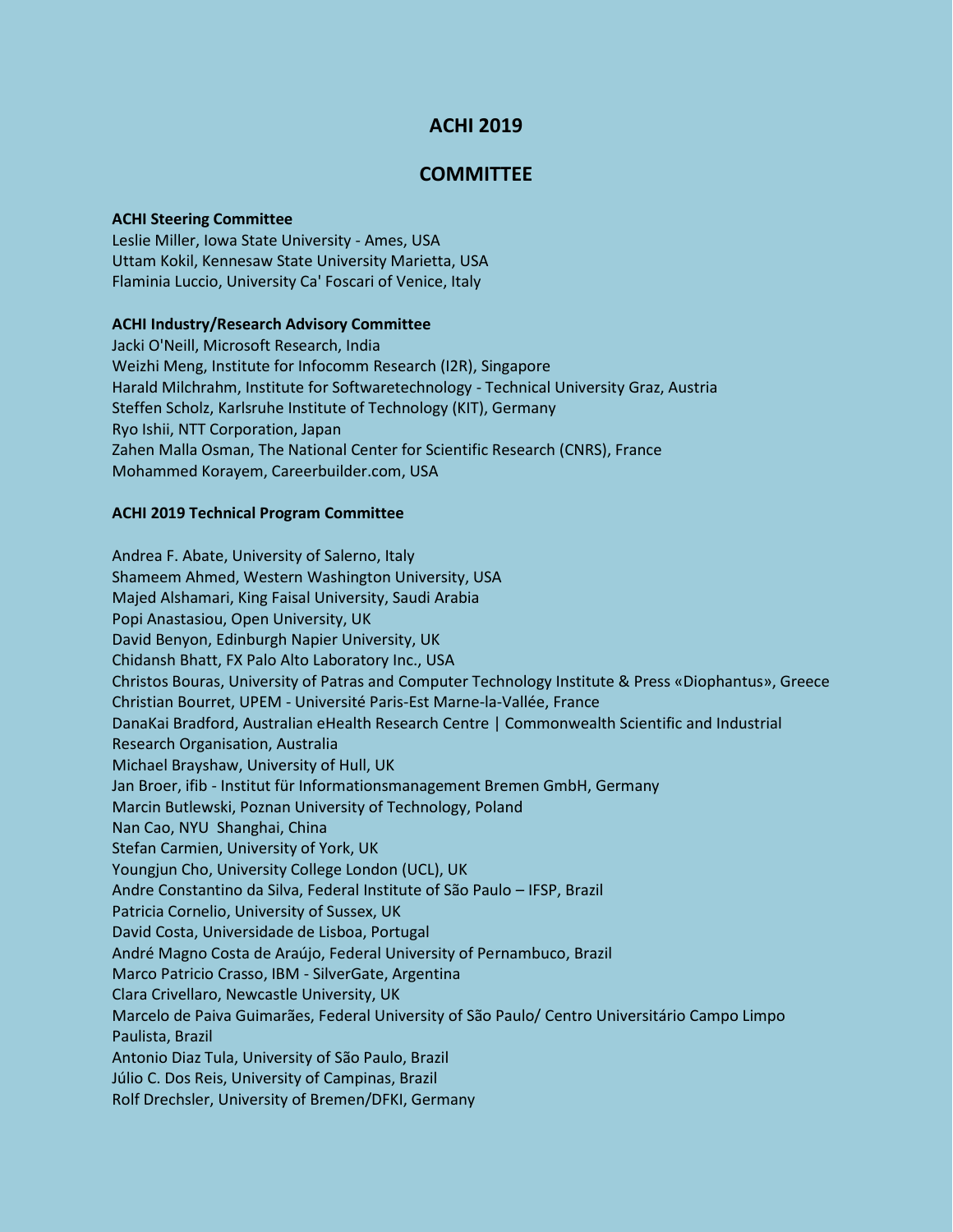Ahmed Elkaseer, Karlsruhe Institute of Technology (KIT)/Institute for Automation and Applied Informatics (IAI), Germany Larbi Esmahi, Athabasca University, Canada Sascha Fagel, KV Telematik GmbH, Germany Peter Forbrig, University of Rostock, Germany Somchart Fugkeaw, Mahidol University - Nakhonpathom, Thailand Andrea Gasparini, University of Oslo, Norway Bernard Grabot, LGP-ENIT, France Denis Gracanin, Virginia Tech, USA Andrina Granić, University of Split, Croatia Toni Granollers, University of Lleida, Spain John Alexis Guerra Gómez, Los Andes University, Colombia / UC Berkeley, USA Celmar Guimarães da Silva, University of Campinas, Brazil Maki Habib, The American University in Cairo, Egypt Till Halbach, Norwegian Computing Center, Oslo, Norway Ibrahim A. Hameed, Norwegian University of Science and Technology (NTNU), Ålesund, Norway Sung H. Han, POSTECH, South Korea Marc Herrlich, University of Kaiserslautern (TUK), Germany José R. Hilera, University of Alcalá, Spain Olivier Hugues, MINES ParisTech - PSL Research University, France Mas-Ud Hussain, Northwestern University, Evanston, USA Francisco Iniesto, Institute of Educational Technology - The Open University, UK Jamshed Iqbal, University of Jeddah, Saudi Arabia Gökhan İnce, Istanbul Technical University, Turkey Ghislain Maurice N. Isabwe, University of Agder, Norway Ryo Ishii, NTT Corporation, Japan Shahram Jalaliniya, Malmö University, Sweden Angel Jaramillo-Alcázar, Universidad de Las Américas, Ecuador Lei Jing, University of Aizu, Japan Suhas Govind Joshi, University of Oslo, Norway Hanmin Jung, Korea Institute of Science & Technology Information, Korea Katarzyna Kaczmarek, Systems Research Institute - Polish Academy of Sciences, Poland Sushant Kafle, Rochester Institute of Technology (RIT), USA Yasushi Kambayashi, Nippon Institute of Technology, Japan Ahmed Kamel, Concordia College, Moorhead, USA Mahmoud Kamel Mahmoud Abdalaziz, Digitex Corporation, Egypt / Fashion Libretto Corporation, Italy Vaishnav Kameswaran, University of Michigan, USA Saras Karanam, Utrecht University, Netherlands Ljilja (Lilia) Ruzic Kascak, Georgia Institute of Technology, USA Yasaman Khazaeni, IBM Research AI, USA Jesuk Ko, Gwangju University, Korea Uttam Kokil, Kennesaw State University Marietta, USA Johannes A. König, Aachen University of Applied Sciences, Germany Mohammed Korayem, Careerbuilder.com, USA Nataliya Kosmyna, Inria Rennes, France Yong Ming Kow, City University of Hong Kong, Hong Kong Neha Kumar, Georgia Tech, USA Jiyoung Kwahk, POSTECH, South Korea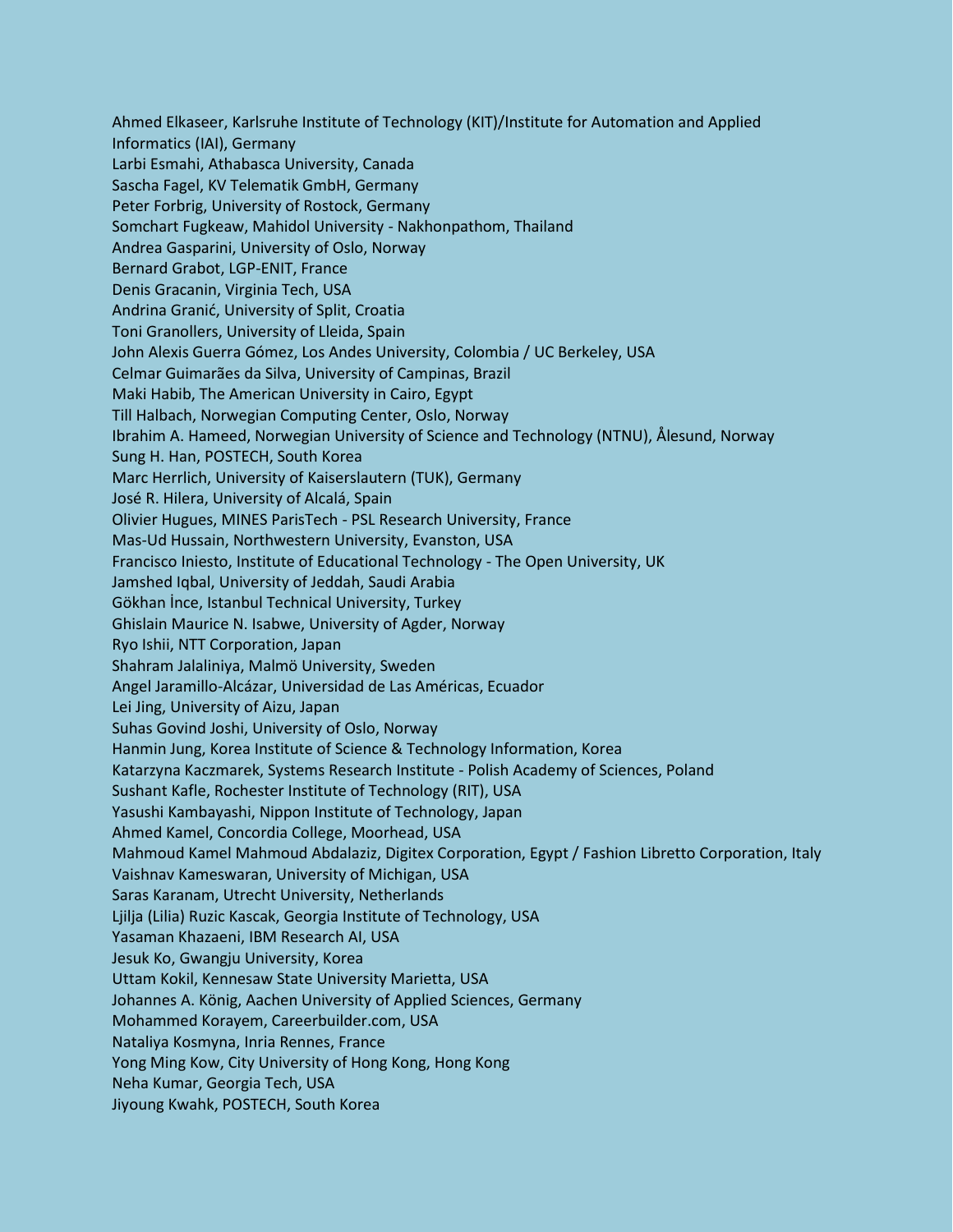Wen-Hsing Lai, National Kaohsiung First University of Science and Technology, Taiwan Monica Landoni, Università della Svizzera italiana, Switzerland Caroline Larboulette, Université Bretagne Sud, France Dagmawi Lemma, Addis Ababa University, Ethiopia Asterios Leonidis, Foundation for Research & Technology - Hellas (FORTH) | Institute of Computer Science (ICS), Greece Tsai-Yen Li, National Chengchi University, Taiwan Wenjuan Li, City University of Hong Kong, Hong Kong Yifang Li, Clemson University, USA Flaminia Luccio, University Ca' Foscari of Venice, Italy Sergio Luján Mora, University of Alicante, Spain Yan Luximon, The Hong Kong Polytechnic University, Hong Kong Zahen Malla Osman, The National Center for Scientific Research (CNRS), France Céline Mateev, Ecole Nationale Supérieure d'Arts et Métiers, France Weizhi Meng, Technical University of Denmark, Denmark Daniel R. Mestre, CNRS Institute of Movement Sciences - Mediterranean Virtual Reality Center, Marseilles, France Harald Milchrahm, Institute for Softwaretechnology - Technical University Graz, Austria Les Miller, Iowa State University, USA Yasser F. O. Mohammad, Assiut University, Egypt / KDDI Laboratories, Japan Natalie Mrachacz-Kersting, Aalborg University, Denmark Nicholas H. Müller, University of Applied Sciences Würzburg-Schweinfurt, Germany Jaime Muñoz-Arteaga, Universidad Autónoma de Aguascalientes, Mexico Yoshitoshi Murata, Iwate Prefectural University, Japan Daniel Mwesigwa, Collaboration on International ICT Policy for East and Southern Africa (CIPESA), Uganda Minoru Nakayama, Tokyo Institute of Technology, Japan Roger Ng, Hong Kong Polytechnic University, Hong Kong Quan Nguyen, University of Texas Medical Branch, Galveston, USA Jacki O'Neill, Microsoft Research, India Rita Orji, Dalhousie University, Canada Tomoko Ota, Chuo Business Groupe, Japan Dawid Pacholczyk, Polish-Japanese Academy of IT, Warsaw, Poland Freddy Paz, Pontificia Universidad Católica del Perú, Peru Marina Puyuelo, Universitat Politècnica de València, Spain Didier Puzenat, LIRIS - University Lyon 2, France Paul Rosenthal, University of Rostock, Germany Cheryl Zhenyu Qian, Purdue University, USA Rafael Radkowski, Iowa State University, USA Karen Renaud, Abertay University, UK Andreas Riener, University of Applied Sciences Ingolstadt, Germany Antonio M. Rinaldi, Università degli Studi di Napoli Federico II - Napoli, Italy Cuauhtémoc Rivera-Loaiza, Universidad Michoacana de San Nicolás de Hidalgo, Mexico Covadonga Rodrigo San Juan, E.T.S.I. Informática - UNED, Spain Juan Rosso, University Grenoble Alpes | CNRS, France Ljilja Ruzic, The Center for Assistive Technology and Environmental Access (CATEA) | Georgia Institute of Technology, USA Jaime Sánchez, University of Chile, Chile